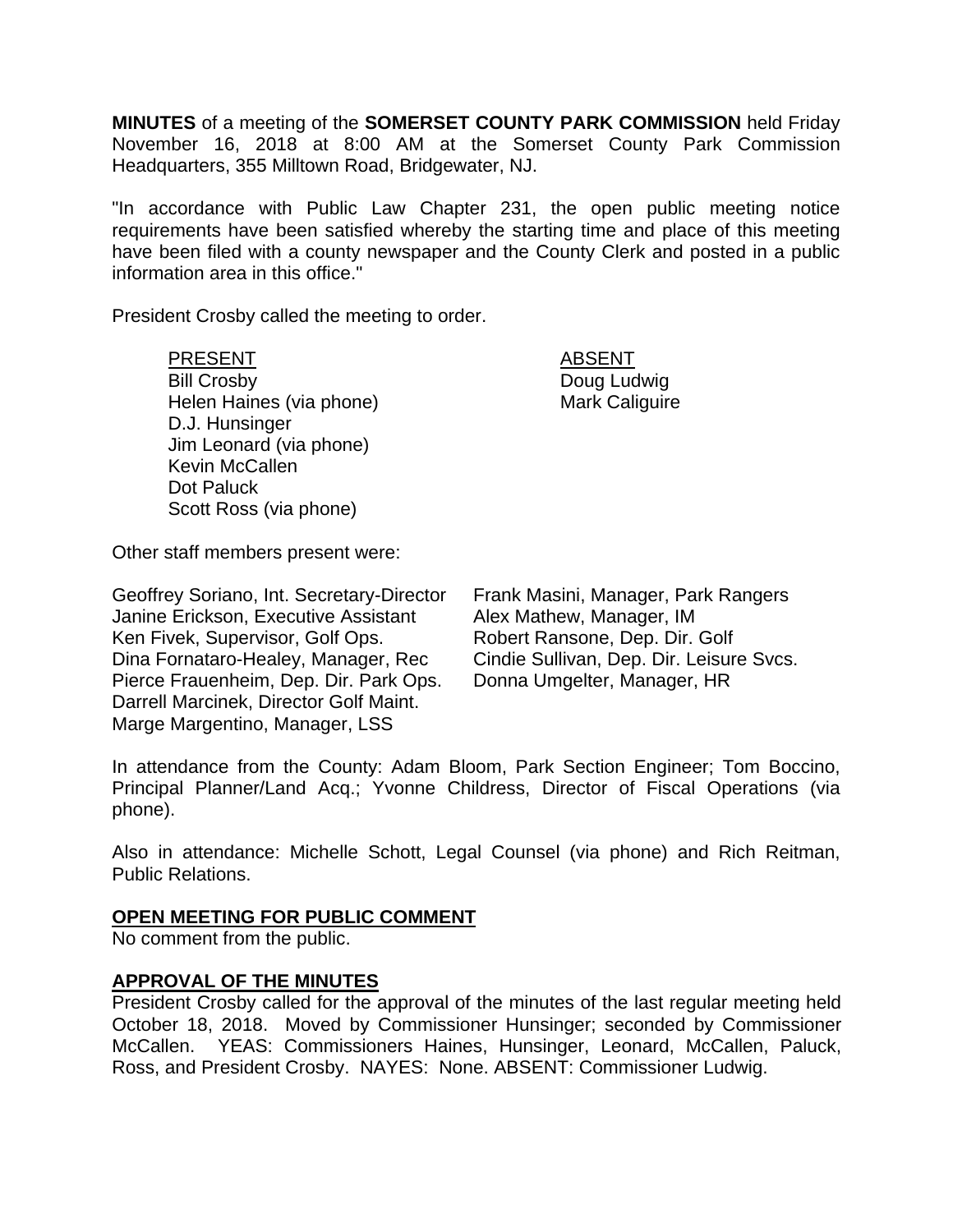# **APPROVAL OF BILLS FOR PAYMENT**

The following resolutions were moved by Commissioner Hunsinger; seconded by Commissioner Haines. YEAS: Commissioners Haines, Hunsinger, Leonard, McCallen, Paluck, Ross, and President Crosby. NAYES: None. ABSENT: Commissioner Ludwig.

## **Resolution R18-249 – Refund of Recreation Fees**

Resolution authorizing the refund of recreation fees for various recreation programs.

## **Resolution R18-250 - Payment of Claims**

Resolution authorizing payment of bills for \$1,128,670.45 comprised of check numbers 14040-14123, 14149-14204, 14218-14260, and 14264-14328, 14253, 14254, and 14255.

## **Resolution R18-251 – Payment of Confirming Orders**

Resolution authorizes payment of confirming orders totaling \$2,306.98.

## **Resolution R18-252 – Authorizing Additional Funds for Previously Awarded Contracts**

Resolution authorizes additional funding for previously awarded contracts.

### **Resolution R18-253 – Cancelling and Amending of Certification of Funds for Previously Awarded Contracts**

Resolution cancels and amends certification of funds for previously awarded contracts.

## **Resolution R18-254– Correcting Confirming Resolution R18-210**

Resolution corrects incorrect dollar amount listed for Callaway Golf on Confirming Resolution R18-210 approved on September 20, 2018.

## **DIRECTOR'S REPORT**

Interim Director Soriano submitted a report for the month of October 2018.

## **CONSENT AGENDA**

## **RESOLUTIONS**

The following resolutions were moved by Commissioner McCallen; seconded by Commissioner Hunsinger. YEAS: Commissioners Haines, Hunsinger, Leonard, McCallen, Paluck, Ross, and President Crosby. NAYES: None. ABSENT: Commissioner Ludwig.

## **Resolution R18-255 – Setting the 2019 Park Commission Meeting Dates**

Resolution establishes the 2019 Park Commission meeting dates.

## **Resolution R18-256 – Transfer of Appropriations ("33" Accounts)**

Resolution authorizes transfer of 2018 revenue to operating accounts.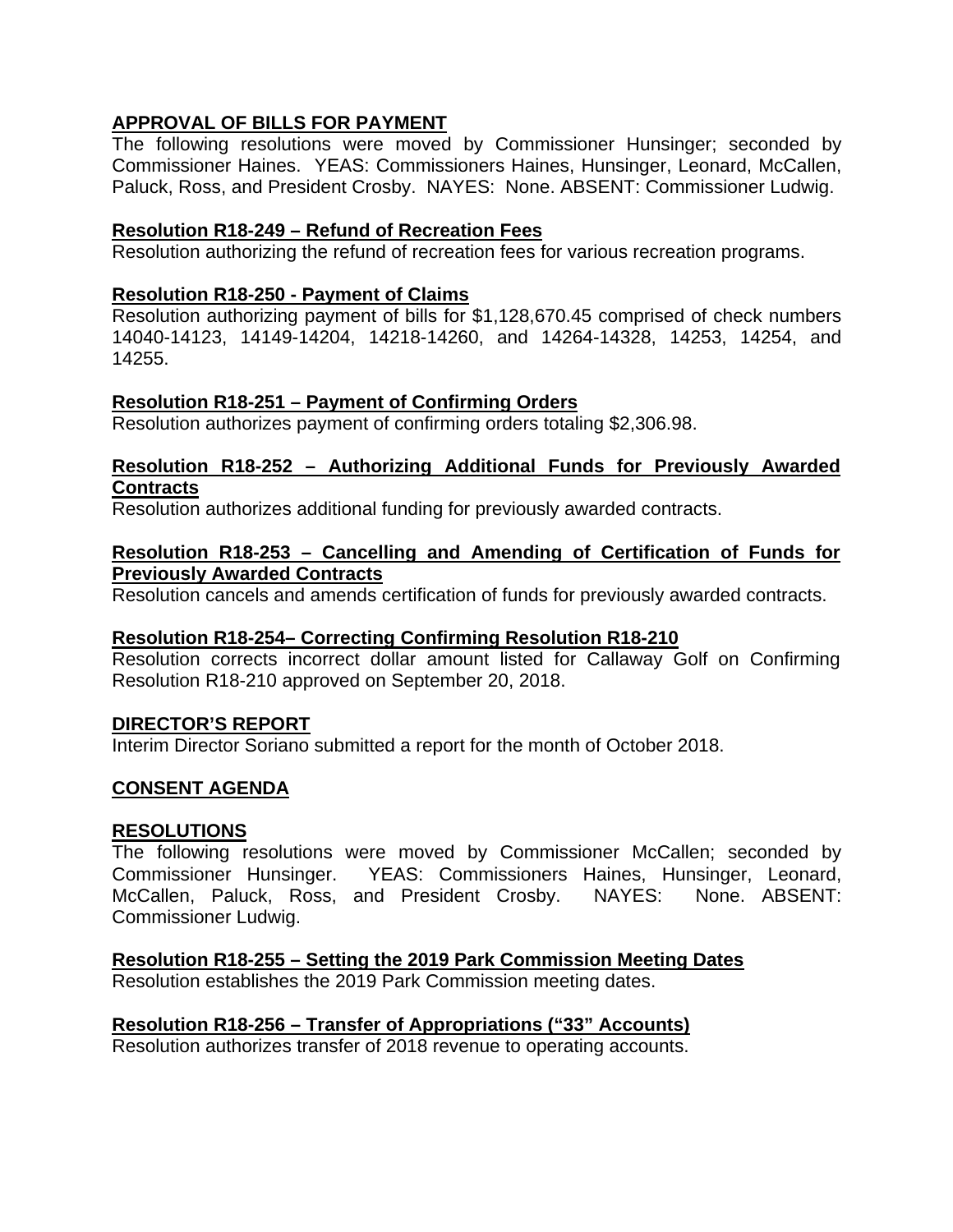## **Resolution R18-257 – Transfer of Appropriations**

Resolution authorizes the transfer of appropriations for Operating Expenses

#### **Resolution R18-258– Authorizing use of County Contract for Purchase of Bottled Water, Water Cooler Rental**

Resolution authorizes purchases from WB Mason.

## **Resolution R18-259 – Authorizing Use of County Contract for Purchase of Paper and Envelopes**

Resolution authorizes purchases from Paterson Papers, Paper Mart, and WB Mason.

## **Resolution R18-260 – Awarding One Year Extension for Testing and Monitoring of Fire Alarms and Security Systems**

Resolution awards a one year extension of contract to Fire Control Electrical Systems,  $\overline{L}$ 

## **Resolution R18-261 – Authorizing Use of State Contract for Purchase of Snow Plow Parts, Grader and Loader Blades**

Resolution authorizes purchases from A&K Equipment Co., LLC.

## **Resolution R18-262 – Authorizing Use of County Contract for Purchase of Traffic Control Signs, Supports, Hardware & Safety Devices**

Resolution authorizes purchases from Chemung Supply Corp.

## **Resolution R18-263 – Authorizing use of County Contract for Purchase of Automotive Lubricants**

Resolution authorizes purchases from David Weber Oil Co. and DFFLM LLC fbo Motor Right Auto Parts.

**Resolution R18-264 – Authorizing use of State Contract for Purchase of AED Pads**  Resolution authorizes purchases from Lifesavers, Inc.

## **Resolution R18-265 – Lease Agreement for Neshanic Valley Golf Course Club House and Grill Room**

Resolution authorizes a lease agreement between County of Somerset, Somerset County Improvement Authority, Somerset County Park Commission and LMH Holdings, LLC d/b/a Crave Events, LLC.

### **Resolution R18-266 – Authorizing Preparation of Specification to Purchase "Proprietary" Goods or Services for Vermont Systems RecTrac and MainTrac Software**

Resolution authorizes the QPA to prepare a specification to purchase "proprietary" goods or services for the upgrade, maintenance, and support of Vermont Systems RecTrac and MainTrac software.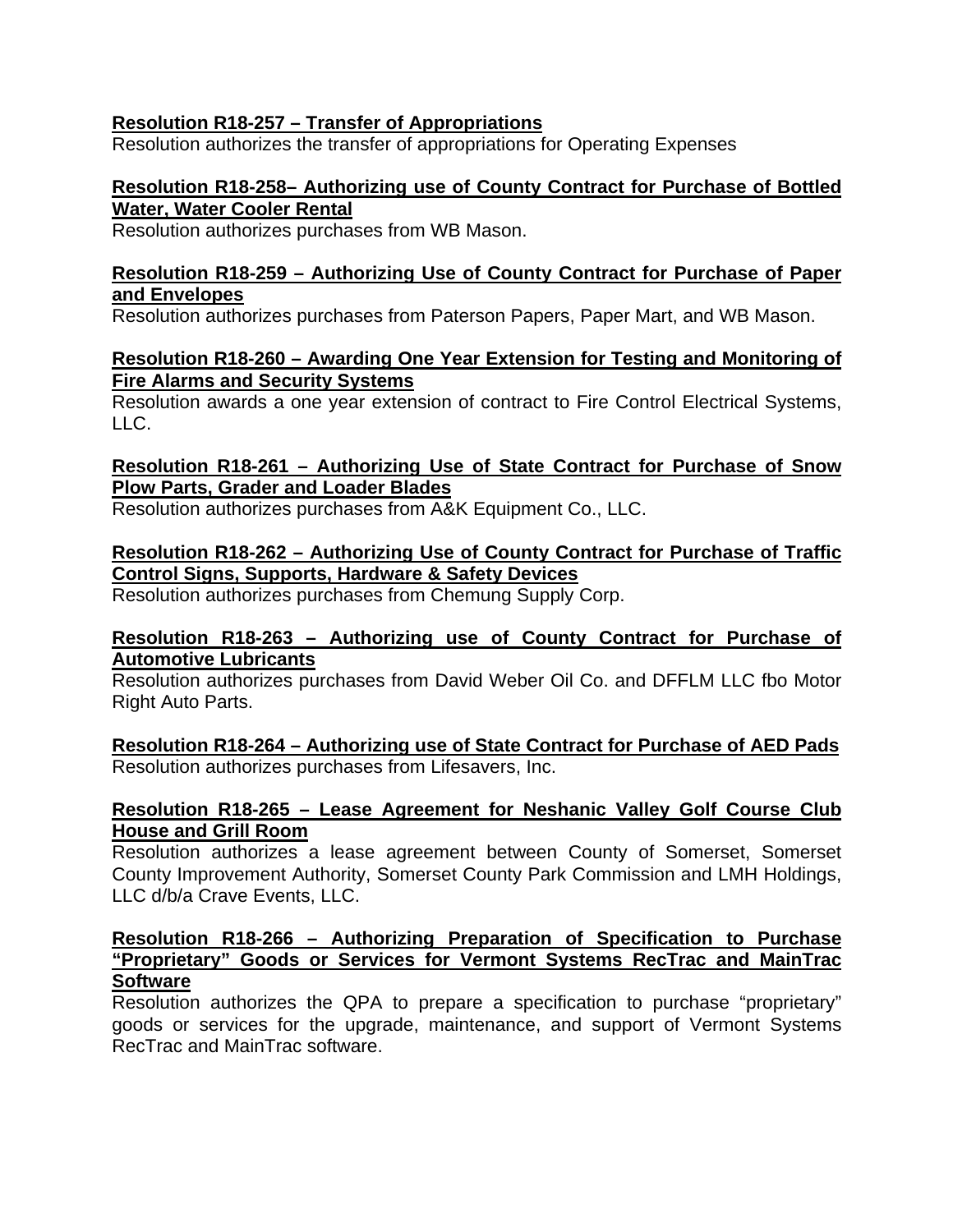## **Resolution R18-267 – Authorizing use of State Contract for Renewal of the Citrix Annual Maintenance Support**

Resolution authorizes the renewal of support through SHI.

### **COMMITTEE REPORTS**

#### **CFO's Report**

President Crosby submitted a report for the month of October 2018.

In CFO Nick Trasente's absence, Interim Director Soriano stated that the Park Commission is currently in a \$650,000.00 revenue deficit and is working with the County to transfer appropriations from various Park Commission departments to cover shortfalls. For the remainder of the year, spending will be on an emergency basis.

#### **HUMAN RESOURCES**

Commissioner Leonard, Chair of the Committee, submitted a report for the month of October 2018.

Donna Umgelter, Manager Human Resources, stated that the Annual Employee Health and Safety Fair, held on Wednesday, October 24<sup>th</sup> at the Bridgewater Elks, was a successful event. The Partnership Health Center provided various medical screenings and administered flu shots. Employees won various door prizes that were purchased with \$1,000.00 received from SCJIF for SCPC's safety compliance.

#### **LEISURE SERVICES**

Commissioner Ludwig, Chair of the Committee, submitted a report for the month of October 2018.

Cindie Sullivan, Deputy Director Leisure Services, stated that several staff members attended a Senior Officials Workshop on all hazards preparedness. The workshop was conducted by two representatives from Texas A&M and was made possible through a grant from FEMA. Cindie stated that the workshop was helpful in providing things to consider in the event of an emergency and will be useful when preparing for large events within SCPC.

#### **GOLF MANAGEMENT**

Commissioner Paluck, Chair of the Committee, submitted a report for the month of October 2018.

Darrell Marcinek, Director Golf Maintenance, reported that the Bunker project is on schedule with 11 bunkers completed and liners installed in six bunkers. There are 31 bunkers in total. Golf Maintenance staff is in the process of winterizing the irrigation systems at the golf courses.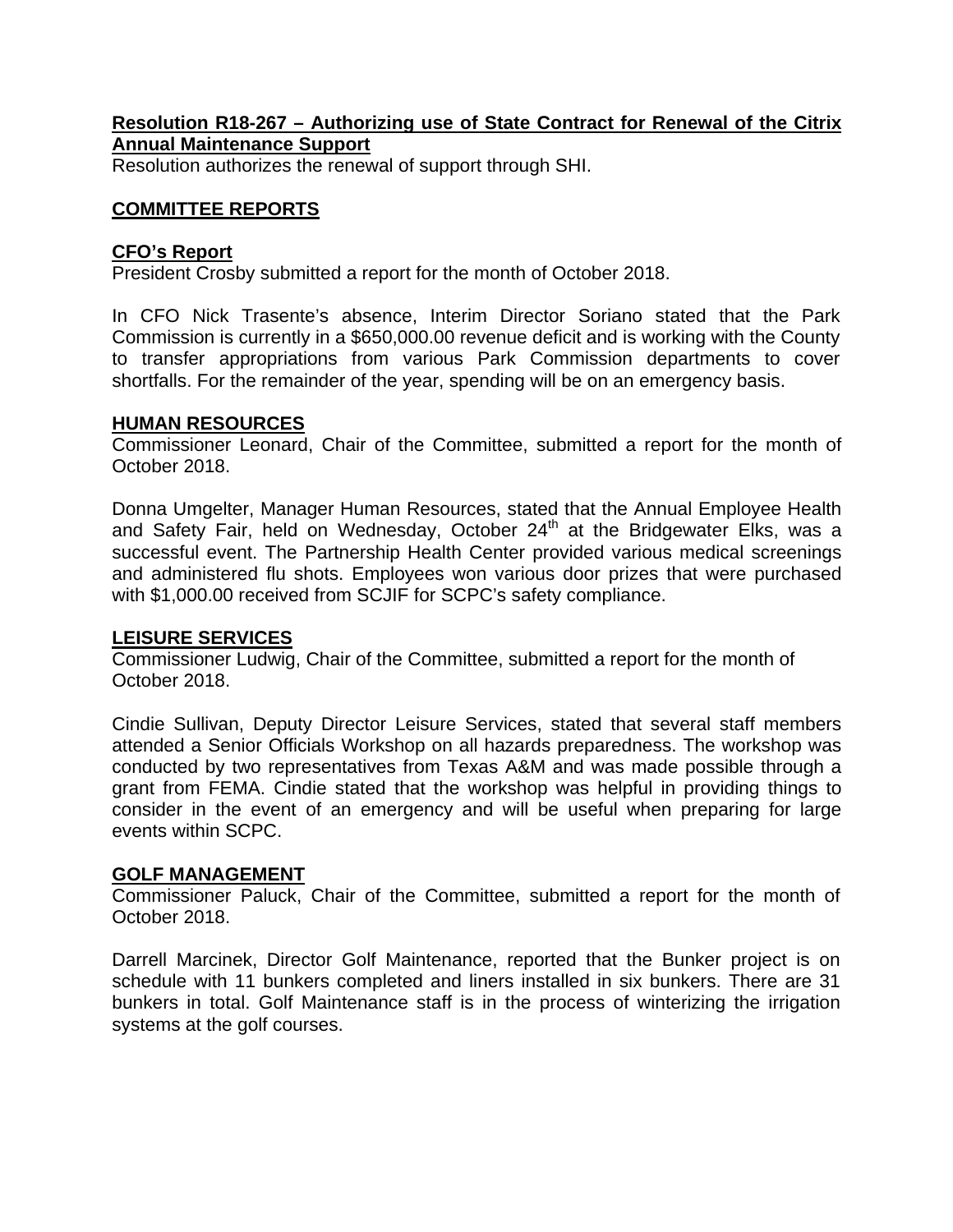Bob Ransone, Deputy Director Golf Management, stated that Quail Brook Golf Course will close on December 2<sup>nd</sup> and Green Knoll Golf Course will close on December 31<sup>st</sup>. These courses can be reopened during the winter in the event of good weather. There will be a Turkey Shoot Event on November 22<sup>nd</sup> at Quail Brook, Spooky Brook and Green Knoll Golf Courses. The Black Friday Gift Card Sales Event will take place November 19-25, 2018. Shoppers will receive a 20% bonus added to any gift card amount purchased. Bob has set a goal of \$1million in gift card sales. Neshanic Valley Golf Course was the host site for the annual meeting of golf administration and staff from six NJ counties. All counties have experienced an 8-12% decline in 2018 revenue year-to-date as compared to 2017.

## **INFORMATION MANAGEMENT**

Commissioner McCallen, Chair of the Committee, submitted a report for the month of October 2018.

Alex Mathew, Manager Information Management, had nothing further to report.

## **VISITOR SERVICES**

President Crosby, Chair of the Committee, submitted a report for the month of October 2018.

Frank Masini, Manager, Park Rangers stated that he just completed his first month of employment and is still getting acclimated. Park Rangers assisted with a volunteer project at Sourland Mountain Preserve where volunteers worked to clear trail heads and improve trail markings. Park Rangers participated at the Somerset County Business Partnership Wellness Expo.

## **PROPERTY MANAGEMENT**

Commissioner Leonard, Chair of the Committee, submitted a report for the month of October 2018.

## **PLANNING AND LAND ACQUISITION**

Tom Boccino, Parks Section Principal Planner, Land Acquisition, presented a report for the month of October 2018.

# **CAPITAL FACILIITES – CONSTRUCTION and ENGINEERING**

Adam Bloom, County Park Engineer, presented a report for the month of October 2018.

# **PARK MAINTENANCE & HORTICULTURE**

Commissioner Hunsinger, Chair of the Committee, submitted a report for the month of October 2018.

Pierce Frauenheim, Deputy Director Park Operations, reported that the NJAISA Work Day will be held at Colonial Park on December 1<sup>st</sup> starting at 8am. Work will be performed at Colonial Park, Spooky Brook Golf Course, and the Rose Garden. Interim Director Soriano invited the Commissioners to partake in the NJAISA Work Day photo